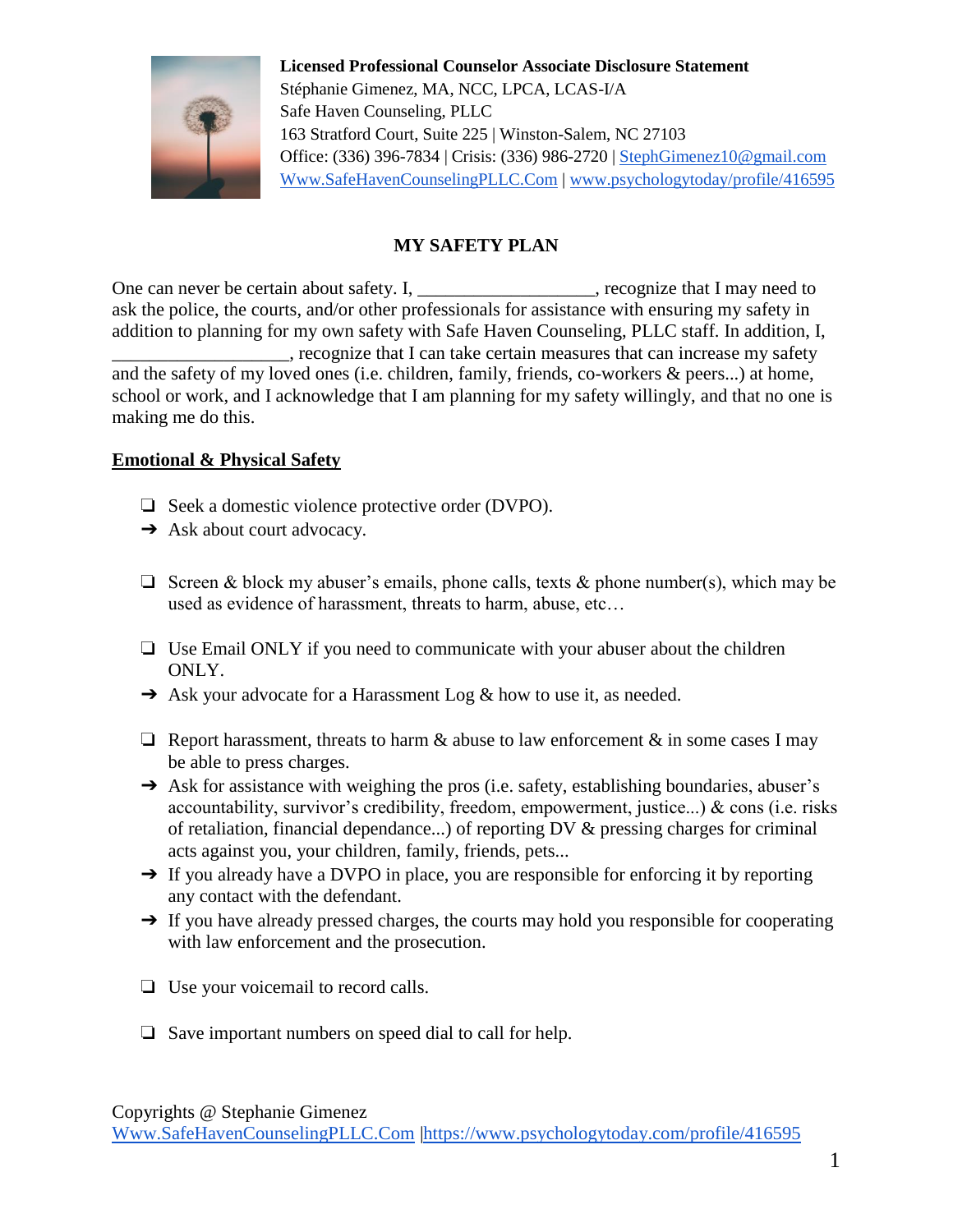

- $\Box$  Change your phone number if all fails & be cautious about whom you share your new number with. Your abuser may use people around you to gather information about you, your hereabouts, etc...
- ❏ Change your phone, email, social media accounts' passwords as your abuser may hack into them via devices with your saved login information.
- ❏ Limit your contact with mutual friends.
- ❏ Restrict your privacy settings to "Friends ONLY" rather than "Friends of Friends or "Unfriend" your mutual friends in social media accounts.
- ❏ Attend a DV support group and/or seek individual counseling to better understand the warning signs you missed, your abuser's behaviors, boundary issues, communication & conflict resolution issues, the cycle of abuse, the nature of the abuse  $\&$  your loved ones have been through, how it has impacted you & your loved ones, how you & your loved ones can heal, recover & rebuild an abuse-free life.
- ❏ Seek a medical professional to address any follow up physical concerns (i.e. strangulation may cause brain damage & death).

| $\begin{tabular}{ c c c c } \hline \quad \quad & \quad \quad & \quad \quad & \quad \quad & \quad \quad \\ \hline \quad \quad & \quad \quad & \quad \quad & \quad \quad & \quad \quad \\ \hline \end{tabular}$ |  |
|---------------------------------------------------------------------------------------------------------------------------------------------------------------------------------------------------------------|--|
|                                                                                                                                                                                                               |  |
|                                                                                                                                                                                                               |  |
|                                                                                                                                                                                                               |  |
|                                                                                                                                                                                                               |  |
|                                                                                                                                                                                                               |  |

## **Safety at Work/School & in the Community**

❏ Inform my work (i.e. boss, trusted co-workers, security guards...), my school (i.e. resource officer, principal, guidance counselor, social worker, professors) of my situation.

Copyrights @ Stephanie Gimenez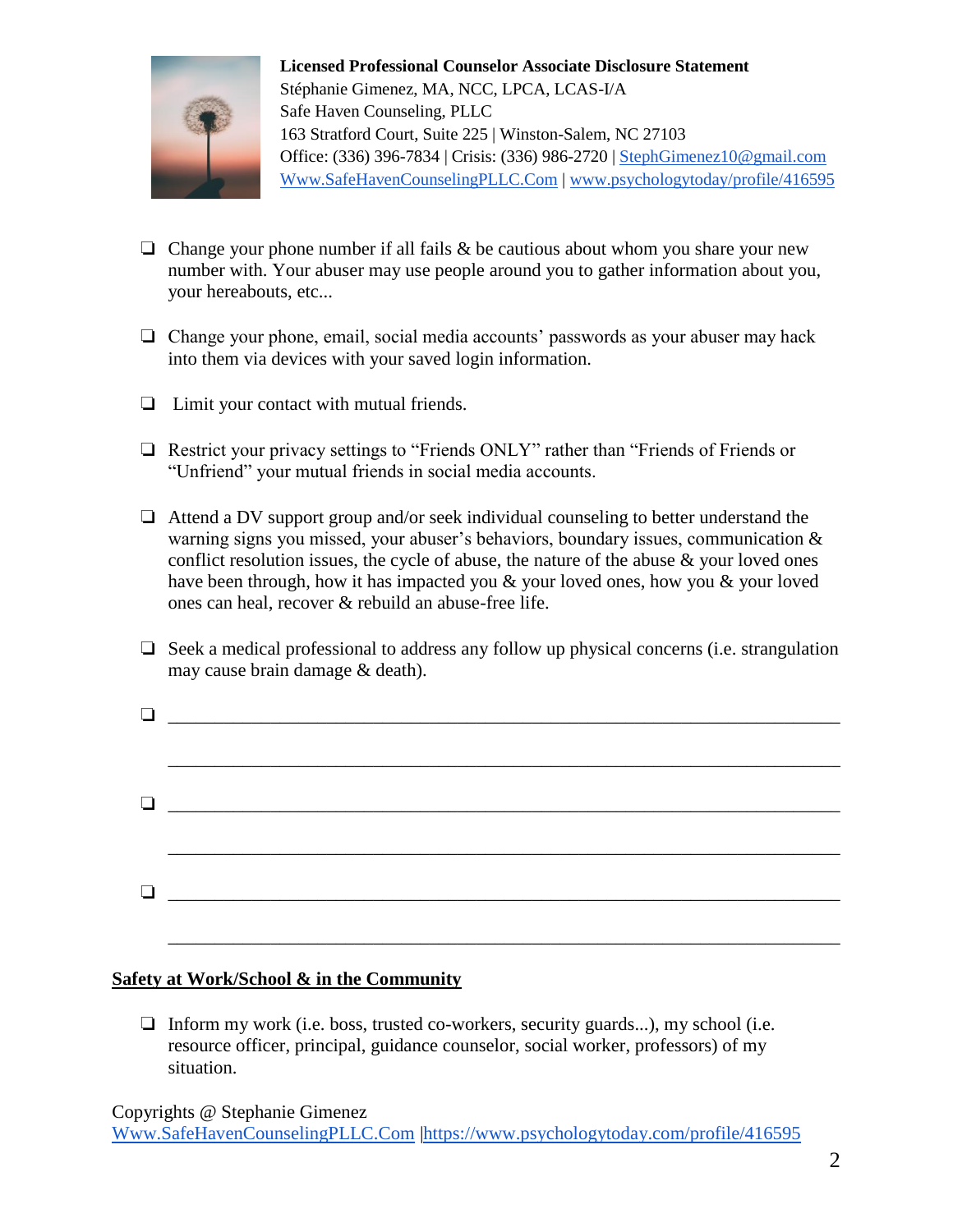

- ❏ Provide a copy of my DVPO to worksite/school security, and provide a picture of my abuser to security with a physical description of my abuser (i.e. photo)  $\&$  my abuser's car.
- ❏ Ask for trusted ones at work/school for help with screening your calls.
- ❏ Ask for security guard, trusted ones to accompany you to your car/bus stop when leaving school/work/home.
- ❏ Switch your routine around (i.e. go to different grocery stores, banks, shopping malls, use different routes & at different hours).
- ❏ Ask to be moved to a different class, school building/campus.
- ❏ Ask for a job transfer, if possible.
- $\Box$  Check my car/phone/computer for tracking & hacking devices
- $\rightarrow$  Access to IT/mechanic services

| $\begin{tabular}{ c c c c } \hline \quad \quad & \quad \quad & \quad \quad & \quad \quad \\ \hline \end{tabular}$ |  |
|-------------------------------------------------------------------------------------------------------------------|--|
|                                                                                                                   |  |
|                                                                                                                   |  |

## **Safety at Home:**

- ❏ Install security systems (babysitter cameras, cameras that feed into your phone app).
- ❏ Change the locks, or add more locks on doors & windows.
- ❏ Place door wedges to block the door from opening from the outside.

Copyrights @ Stephanie Gimenez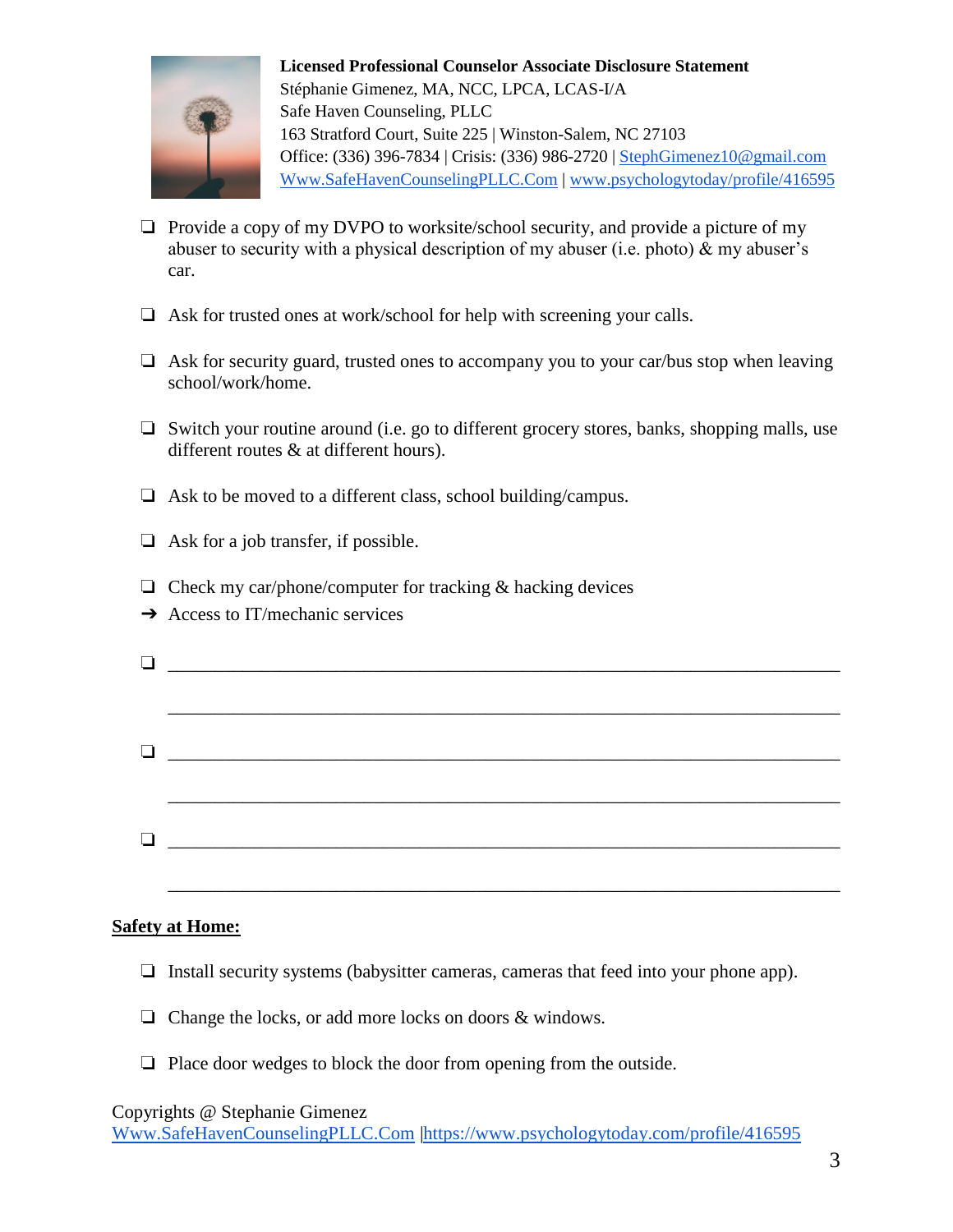

- ❏ Purchase rope ladders to escape from the second floor.
- ❏ Ensure that you have smoke detectors and fire extinguishers for each floor.
- ❏ Install outside sensor-activated lighting.
- ❏ Teach your children how to make a collect call, or call 911, if the defendant takes them.
- ❏ Safety plan with your children (i.e. Decide on a **code word**; **Practice an escape** plan; Hide emergency cell phones in the bathrooms/bedrooms that lock from the inside, preferably with a window).
- **→** Ask your advocate about emergency cell phones.
- $\Box$  Inform supportive/trusted neighbors & plan to use a light signal or other signal to prompt them to call the police.
- $\Box$  Inform your children's caregivers about the situation (on a need-to-know basis only), especially if your abuser should not to pick up the children (i.e. DVPO term; Children have been abused, accidentally hurt, witnessed the abuse...)
- ❏ Talk to your landlord about transfering to a different apartment, building, complex without having to break your lease.
- → If you have a DVPO, you may have the right to end your lease early.
- ➔ Ask your advocate about applying for the **NC Address Confidentiality Program** before you move: [<http://www.ncdoj.gov/getdoc/>](http://www.ncdoj.gov/getdoc/).
- ❏ Prepare an **emergency bag** with:
	- ❏ Doubles of house/car keys.
	- ❏ Cash
	- ❏ Important documents (i.e. IDs, birth certificates, SS cards, marriage/divorce license, DVPO, lease/mortgage papers, passports, banking information/checkbooks, medications...)
	- ❏ Change of clothes, toiletries.
	- ❏ Charged emergency cell phone (i.e. old phone without service kept turned off to keep its charge).
	- ❏ Water, snacks, flashlight, first aid kit, blankets

Copyrights @ Stephanie Gimenez